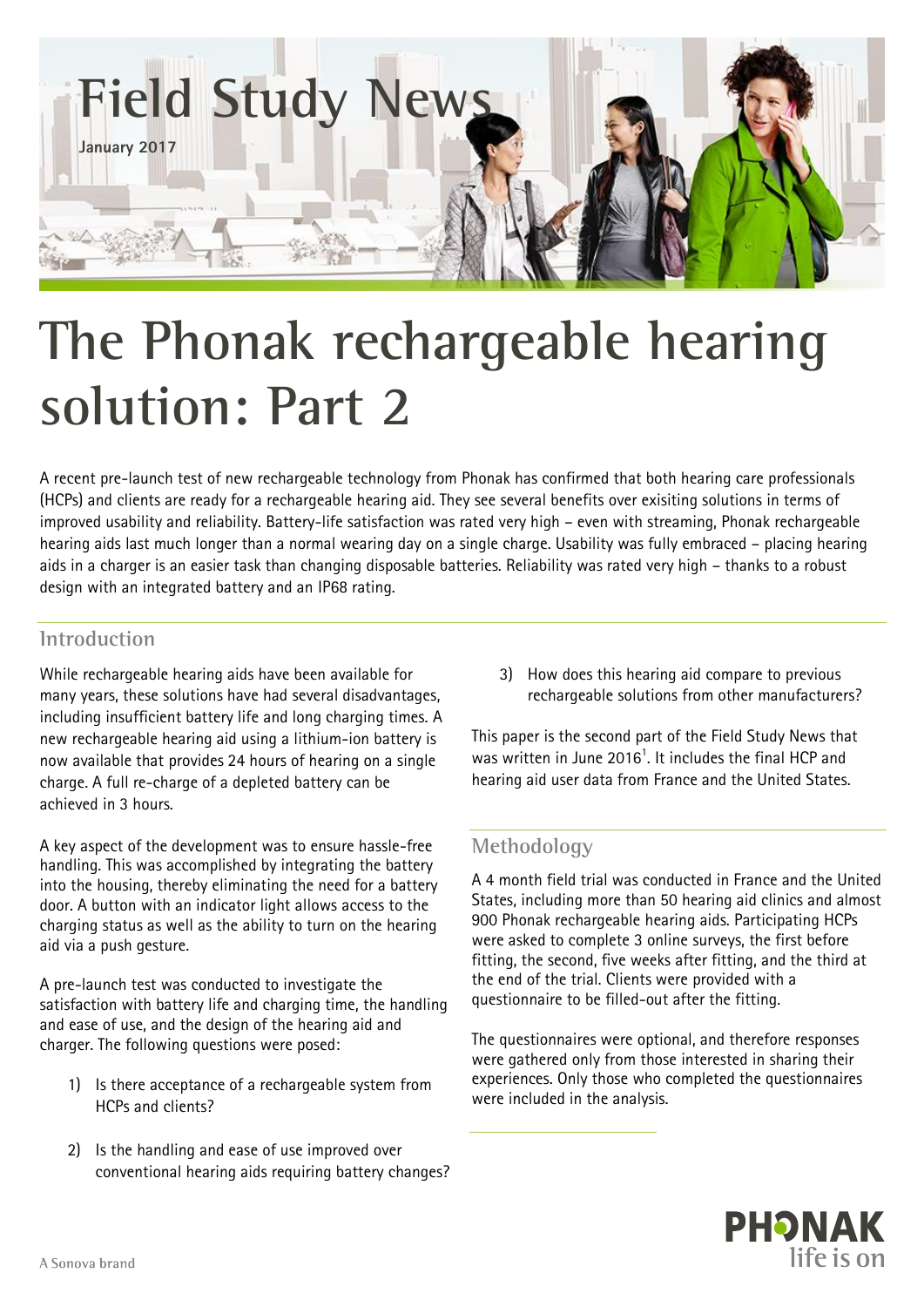## **Results**

A total of 50 hearing care clinics in the USA and France participated in the assessment. A total of 182 hearing aid users participated and responded - 54 from USA and 128 from France. Demographic information about the clinicians and customers is provided in Table 1.

|            | <b>HCP</b> | Clients |
|------------|------------|---------|
| Male       | 55%        | 60%     |
| Female     | 45%        | 40%     |
| $<$ 40 yrs | 43%        | 39%     |
| 41-50 yrs  | 45%        | 31%     |
| $50+$ yrs  | 13%        | 30%     |

**Table 1: Demographic description of participants in study**

Ratings on quality by both the HCPs and the clients are listed in Figure 1. All ratings were between 8 and 10 on a ten point scale, with 10 being "very satisfied with the hearing aids". In fact, battery life had the highest rating, showing the hearing aids were delivering enough charge, regardless of the daily wear time of each individual.



**Figure 1: Mean ratings by clients and HCPs**

When asked about the features that were most advantageous, the HCPs and the clients differed slightly in their opinions (see Figure 2). Although HCPs and clients rated ease of use as the most important, HCPs also thought the hearing performance, and charging time were important. On the other hand, clients rated durability, warranty, and the battery lasting longer than 3 years as important features. It is clear that clients are looking at longevity when investing in hearing aids.



**Figure 2: Percentage rating of which features show the advantages of Phonak rechargeable hearing aids.**

When discussing the situations where the hearing aids will be most important, there was a remarkable difference between the responses of the professionals and those of the clients (see Figure 3). The HCPs chose sports/fitness and humid environments as the top-use situations, while the clients chose gardening and dusty environments as the important-use situations. It is evident that users are less aware of difficulties with moisture in hearing aids and are more concerned with dust and dirt. Swimming and showering were of little concern to clients. This may be due to them feeling confident about remembering to remove the hearing aids when going into the water.



**Figure 3: Ratings of environments where hearing aid use is important**

In Figure 4, the HCPs compared their experience with the current rechargeable solution from Phonak to their experience with previous competitive rechargeable solutions. Over 90% of HCPs rated the new solution as "considerably better" or "slightly better" than rechargeable solutions from other manufacturers. This is a solid recommendation.